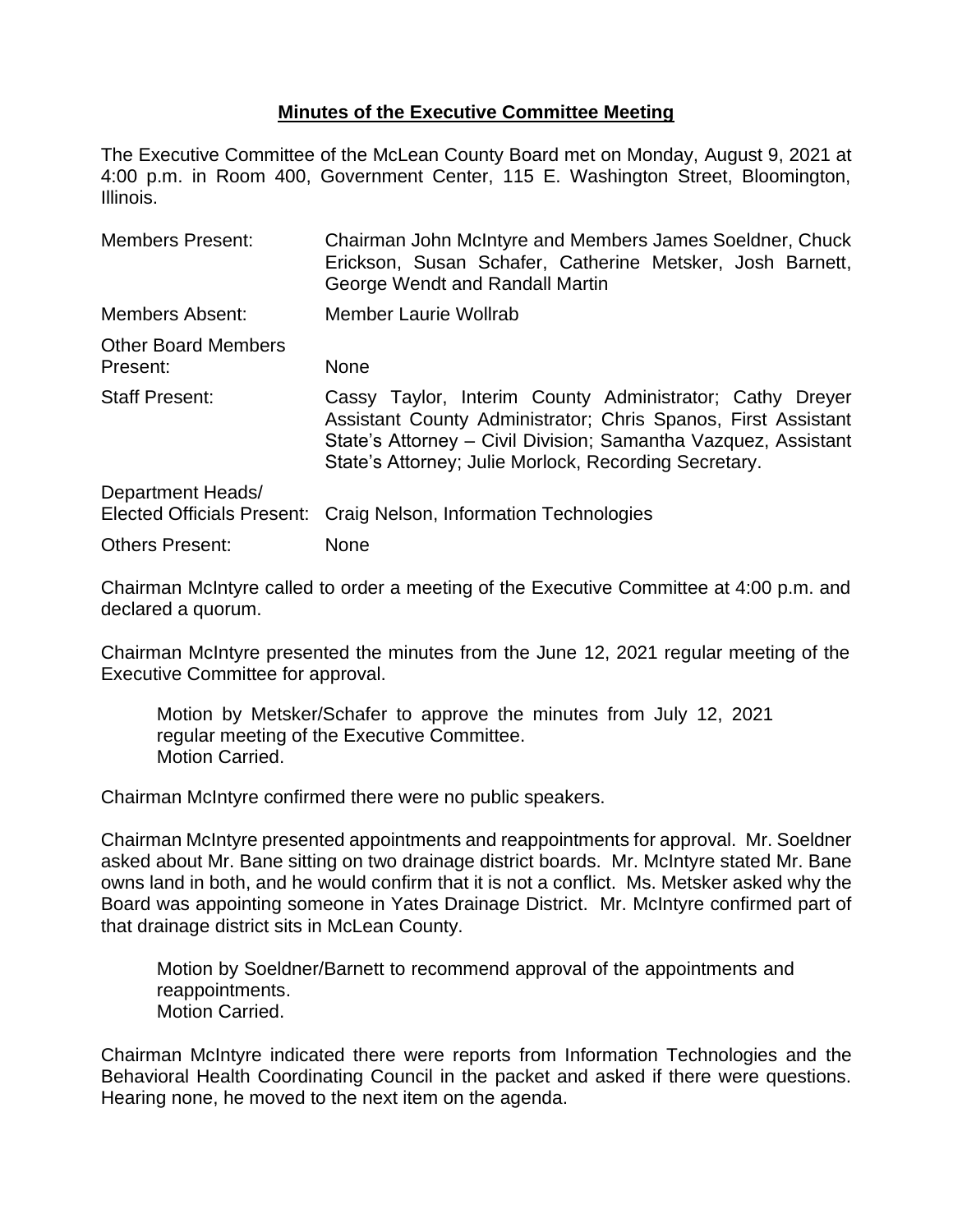Executive Committee Minutes August 9, 2021 Page **2** of **7**

Ms. Catherine Metsker, Chairman of the Finance Committee indicated they had no items for action today but would have items for the Board. Chairman McIntyre asked if there were any questions; hearing none, he thanked her.

Ms. Susan Schafer, Chairman of the Health Committee indicated they had no items for the Committee today or for the Board. Chairman McIntyre asked if there were any questions; hearing none, he thanked her.

Mr. Chuck Erickson, Chairman of the Justice Committee presented for action a request to approve a Violent Crime Victims Assistance Program Grant Agreement with the State of Illinois Office of the Attorney General for the McLean County State's Attorney's Office.

Motion by Erickson/Schafer to recommend approval of a Violent Crime Victims Assistance Program Grant Agreement with the State of Illinois Office of the Attorney General for the McLean County State's Attorney's Office. Motion Carried.

Mr. Chuck Erickson, Chairman of the Justice Committee presented for action a request to approve an Inter-government Grant Agreement between the State of Illinois, Illinois Criminal Justice Information Authority and McLean County on behalf of McLean County Court Services (Agreement No. 192212).

Motion by Erickson/Metsker to recommend approval of an Inter-government Grant Agreement between the State of Illinois, Illinois Criminal Justice Information Authority and McLean County on behalf of McLean County Court Services (Agreement No. 192212). Motion Carried.

Mr. Chuck Erickson, Chairman of the Justice Committee presented for action a request to approve a Grant Agreement between Illinois Association of Court Appointed Special Advocates (DBA Illinois CASA) and the County of McLean.

Motion by Erickson/Martin to recommend approval of a Grant Agreement between Illinois Association of Court Appointed Special Advocates (DBA Illinois CASA) and the County of McLean. Motion Carried.

Mr. Chuck Erickson, Chairman of the Justice Committee asked the Committee if he could combine agenda items d and e. The Committee agreed. Chairman Erickson proceeded to present for action a request to approve a Violent Crime Victims Assistance Program Grant Agreement with the State of Illinois Office of the Attorney General for the Children's Advocacy Center and a Violent Crime Victims Assistance Program Grant Agreement with the State of Illinois Office of the Attorney General for CASA.

Motion by Erickson/Soeldner to recommend approval of a Violent Crime Victims Assistance Program Grant Agreement with the State of Illinois Office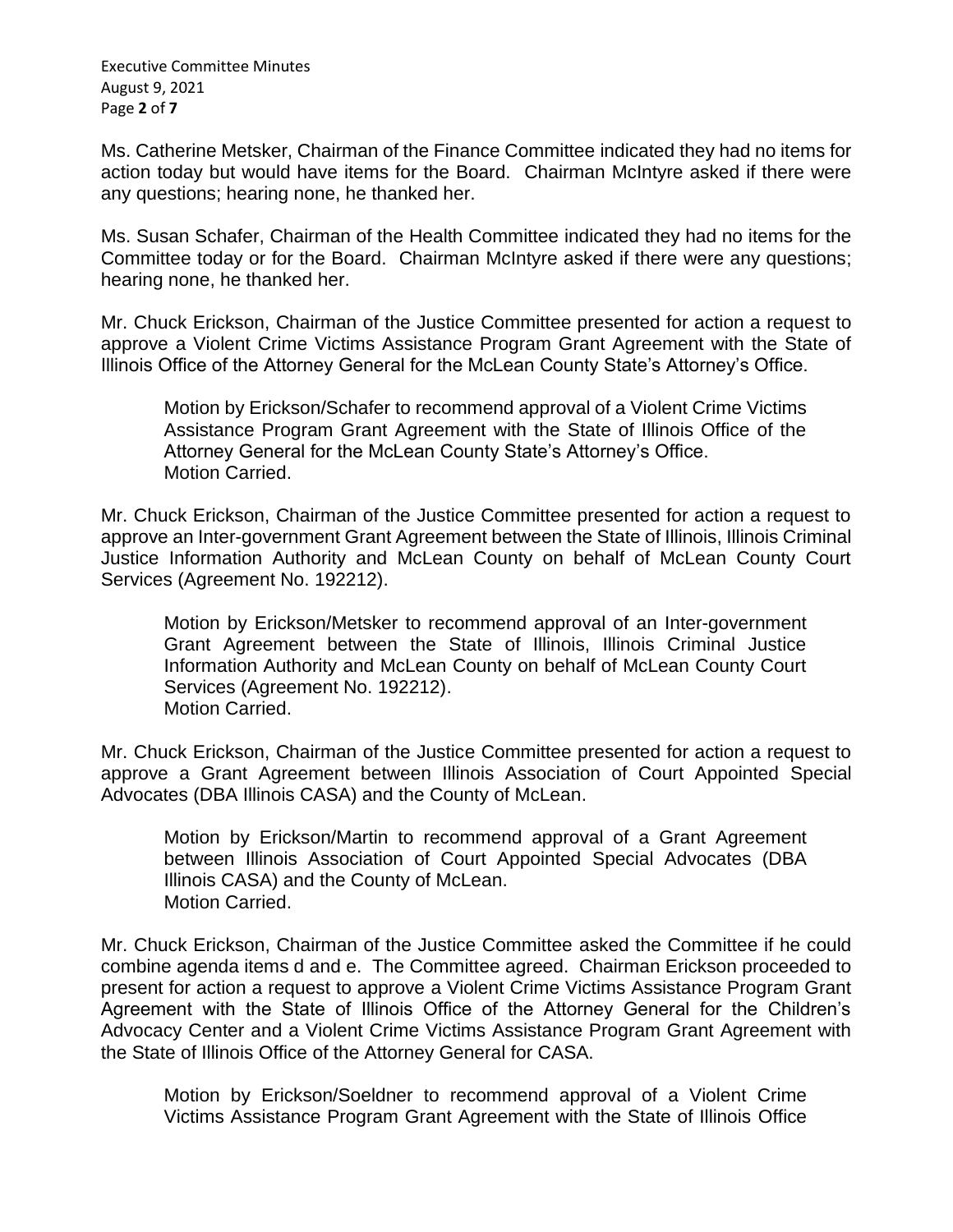of the Attorney General for the Children's Advocacy Center and a Violent Crime Victims Assistance Program Grant Agreement with the State of Illinois Office of the Attorney General for CASA. Motion Carried.

Mr. Chuck Erickson, Chairman of the Justice Committee presented for action a request to approve a Change Order/Modification of Contract for Grant Agreement #218003 with the Children's Advocacy Center of Illinois.

Motion by Erickson/Martin to recommend approval of a Change Order/Modification of Contract for Grant Agreement #218003 with the Children's Advocacy Center of Illinois. Motion Carried.

Mr. Erickson indicated the Justice Committee had no further items for action today but would have additional items for the Board. Chairman McIntyre asked if there were any questions; hearing none, he thanked him.

Mr. George Wendt, Chairman of the Land Use and Development Committee indicated they had no items for action today or for the Board. Chairman McIntyre asked if the Committee had any questions; hearing none, he thanked him.

Mr. Josh Barnett, Chairman of the Property Committee indicated he had no action items for the Committee today but would have an item for the Board. Chairman McIntyre asked if there were any questions; hearing none, he thanked him.

Mr. Jim Soeldner Chairman of the Transportation Committee presented for action a request to approve an Illinois Department of Transportation Capital Assistance Application – SHOW BUS – Rebuild Illinois Funds. Mr. Soeldner explained this application would provide funds to renovate the main building and build a vehicle storage facility. Ms. Metsker asked him to confirm funds would not go to the County first. Mr. Soeldner confirmed funds would go directly to Show Bus. Mr. Soeldner further indicated some of renovation was due to COVID, but other repairs were needed. He also indicated the vehicle storage was to minimize vandalism that had occurred. Ms. Metsker asked if vehicles vandalized sat on Route 24. Mr. Soeldner stated he did not have specifics on which vehicles had been vandalized.

Motion by Soeldner/Barnett to recommend approval of Illinois Department of Transportation Capital Assistance Application – SHOW BUS – Rebuild Illinois Funds. Motion Carried.

Ms. Cassy Taylor, Interim County Administrator presented for action a request to approve a Resolution of the McLean County Board Continuing the Declaration of a Disaster Pursuant to Section 11 of the Illinois Emergency Management Agency Act (COVID).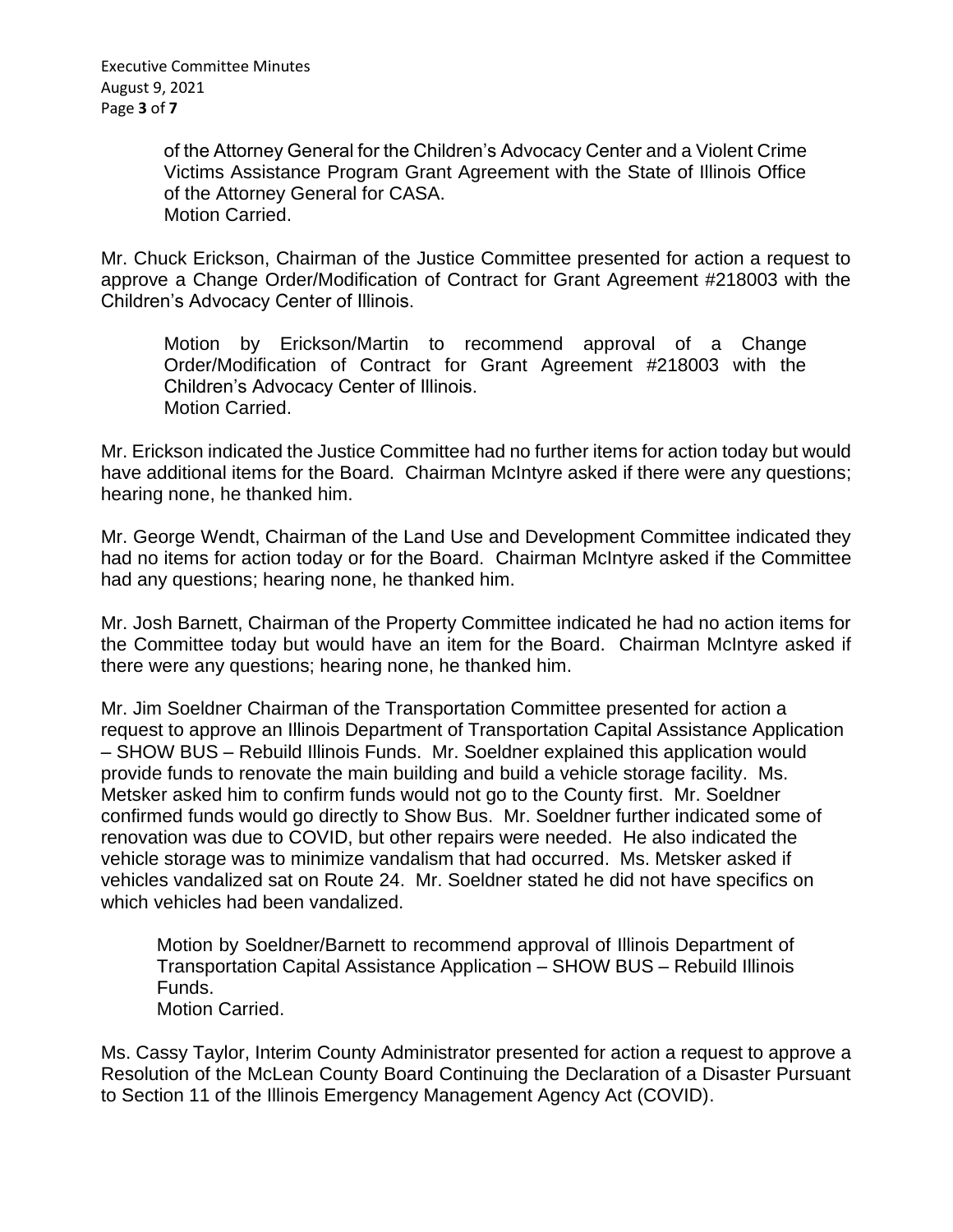Motion by Schafer/Martin to recommend approval of a Resolution of the McLean County Board Continuing the Declaration of a Disaster Pursuant to Section 11 of the Illinois Emergency Management Agency Act (COVID). Motion Carried.

Ms. Taylor presented for action a request to approve a Resolution of the McLean County Board Continuing the Declaration of a Disaster Pursuant to Section 11 of the Illinois Emergency Management Agency Act (FLOODING). Ms. Metsker asked if SBA loans could be extended to other areas in the county such as Danvers and Carlock. Ms. Taylor indicated she had contacted EMA to determine if a separate declaration for those new areas would be needed. Ms. Metsker asked who constituents should contact. Ms. Taylor stated they should reach out to EMA.

Motion by Soeldner/Metsker to recommend approval of a Resolution of the McLean County Board Continuing the Declaration of a Disaster Pursuant to Section 11 of the Illinois Emergency Management Agency Act (FLOODING). Motion Carried.

Ms. Taylor presented for action a request to approve an Emergency Appropriation Ordinance Amending the McLean County Fiscal Year 2021 Combined Annual Appropriation and Budget Ordinance for the County Board and Information Technologies budgets. Ms. Taylor stated that at meetings last month there had been a request to bring forth information about streaming or posting a recording of our meetings. Ms. Taylor stated after a review with IT they had determined there were a few options. Ms. Taylor went over the options including one to continue only streaming the County Board meeting; two, add committee meetings to You Tube and have current staff do the work; or three contract with an outside service to stream meetings. Ms. Taylor stated that the proposed budget amendment is for the option Administration is recommending. She stated Administration and Information Technology believe they can stream County Board and Standing Committees with existing staff through the end of the year, but it would be at an additional cost for overtime or added part time staff. Ms. Taylor noted for the Committee that Mr. Nelson had posted for assistance during COVID for additional staff to assist with streaming, but no applications were received. Ms. Taylor reminded the Committee that she was only bringing forth a request for the remainder of this budget year and they would address streaming of meetings for 2022 as they worked through that budget and contemplated hiring a full-time employee who would be responsible for recording and uploading meetings and other social media needs of the County. Ms. Taylor noted that costs for an outside vendor would be similar to the cost of an additional FTE but an FTE we would allow Information Technologies the ability to have other duties performed.

Mr. Soeldner asked about other costs such as additional equipment. Ms. Taylor stated she was not aware of any additional equipment needs for this request. Ms. Metsker thanked her and staff or getting information together, but stated she felt salary would not be competitive in the current market. Ms. Taylor agreed it was on the lower end but felt they would list it as an entry level position and if they had difficulty filling the position then they would come back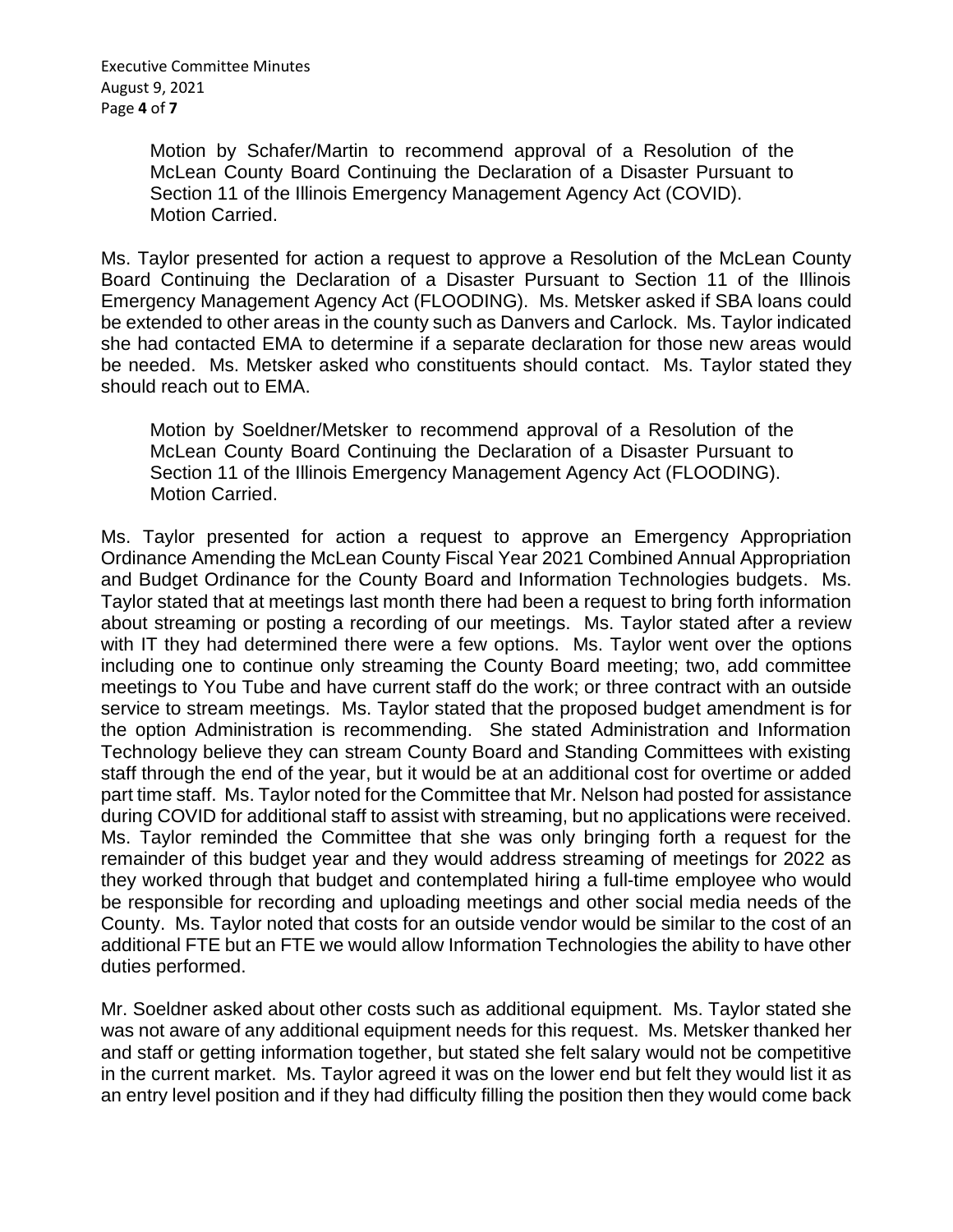Executive Committee Minutes August 9, 2021 Page **5** of **7**

to the Committee. Ms. Metsker asked them to consider a contract employee. The Committee asked Mr. Nelson to come forward for his input.

Mr. Nelson stated there were a few issues including possible compression and the fact that meetings are before and after a regular workday. Ms. Metsker suggested filling two part time positions. Ms. Taylor stated that if the Committee and Board approved this request then staff would work to find the best fit in the 2022 budget. Mr. Martin asked if they had explored the option of hiring interns. Mr. McIntyre indicated student schedules could be a problem. Ms. Metsker asked if the position had been posted with universities. Mr. Erickson asked about tabling long term discussion to next month. Ms. Taylor stated that the only action she was requesting was for the \$15,000 to cover additional costs for this year. She stated she thought they could discuss long term solutions during the 2022 budget discussions.

Mr. Barnett stated it had been his experience in the past year that securing interns had been difficult as students have not been around, and they don't seem to be interested. Mr. Barnett further stated part time staffing is also very tight right now. He stated he hoped the market would get better in the coming months. Mr. Erickson asked if they would work with the City of Bloomington to find someone to cover all meetings. Ms. Taylor stated it was considered but there were too many meetings that overlap. Mr. McIntyre called the question.

Motion by Martin/Barnett to recommend approval of Emergency Appropriation Ordinance Amending the McLean County Fiscal Year 2021 Combined Annual Appropriation and Budget Ordinance for the County Board and Information Technologies budgets. Motion carried.

Chairman McIntyre asked for a motion to go into Closed Session (if necessary) pursuant to section 2(c)(1) of the Open Meetings Act (5 ILCS 120/2(c)(1)) to discuss the appointment, employment, compensation, discipline, performance, or dismissal of specific employees, specific individuals who serve as independent contractors in a park, recreational, or educational setting, or specific volunteers of the public body or legal counsel for the public body, including hearing testimony on a complaint lodged against an employee, a specific individual who serves as an independent contractor in a park, recreational, or educational setting, or a volunteer of the public body or against legal counsel for the public body to determine its validity.

Motion by Barnett/Martin to go into closed session (if necessary) pursuant to section 2(c)(1) of the Open Meetings Act (5 ILCS 120/2(c)(1)) to discuss the appointment, employment, compensation, discipline, performance, or dismissal of specific employees, specific individuals who serve as independent contractors in a park, recreational, or educational setting, or specific volunteers of the public body or legal counsel for the public body, including hearing testimony on a complaint lodged against an employee, a specific individual who serves as an independent contractor in a park, recreational, or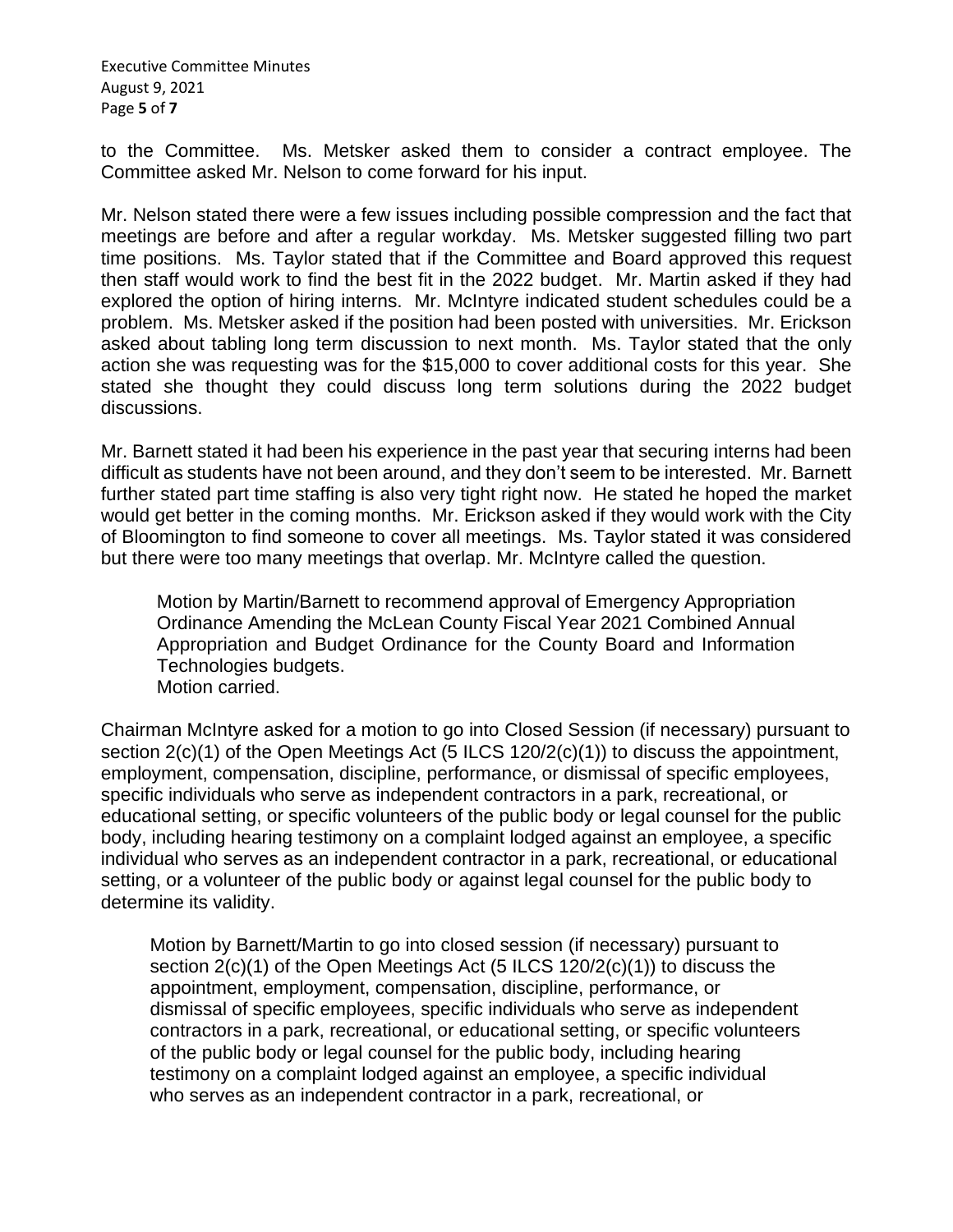Executive Committee Minutes August 9, 2021 Page **6** of **7**

> educational setting, or a volunteer of the public body or against legal counsel for the public body to determine its validity.

Motion carried.

Executive Committee went into closed session at: 4:35 p.m.

Motion by Wendt/Barnett to come out of closed session.

Executive Committee returned to open session at 4:55 p.m.

Chairman McIntyre asked if there was any other business to come before the Committee; hearing none, he moved to the payment of the bills.

Chairman McIntyre presented for approval bills in the amount of \$253,575.72 for the General Fund, Shared Sales Tax and Veterans Assistance Commission,

## MCLEAN COUNTY BOARD COMMITTEE REPORT

PAGE 1 OF 7

AS OF 7/29/2021 **EXPENDITURE SUMMARY BY FUND** 

**Executive Committee** 

**Regional Planning** 

| <b>FUND</b>               | <b>FUND TITLE</b>               | PENDING TOTAL | PREPAID TOTAL | <b>FUND TOTAL</b> |
|---------------------------|---------------------------------|---------------|---------------|-------------------|
| 0001                      | <b>GENERAL FUND</b>             |               | \$199,634,45  | \$199,634.45      |
| 0007                      | Shared Sales Tax/Municipalities |               | \$20,804.17   | \$20,804.17       |
| 0136                      | VETERANS ASSISTANCE COMM.       |               | \$3,137.10    | \$3,137.10        |
| 0603                      | COMMUNITY DEVEL. PROGRAM        |               | \$30,000.00   | \$30,000.00       |
|                           |                                 |               | \$253,575.72  | \$253,575.72      |
| <b>COMMITTEE CHAIRMAN</b> | Total Minter                    |               |               |                   |

Motion by Erickson/Wendt to approve payment the General Fund, Shared Sales Tax and Veterans Assistance Commission. Motion Carried.

Chairman McIntyre presented for approval bills in the amount of \$13,807.92 for Regional Planning.

| <b>MCLEAN COUNTY BOARD COMMITTEE REPORT</b> | PAGE 1 OF 3 |
|---------------------------------------------|-------------|
| AS OF 7/29/2021                             |             |

**EXPENDITURE SUMMARY BY FUND** 

| <b>FUND</b> | <b>FUND TITLE</b> | <b>PENDING TOTAL</b> | <b>PREPAID TOTAL</b> | <b>FUND TOTAL</b> |
|-------------|-------------------|----------------------|----------------------|-------------------|
| 0010        | Regional Planning |                      | \$13,807.92          | \$13,807,92       |
|             |                   |                      | \$13,807.92          | \$13,807.92       |